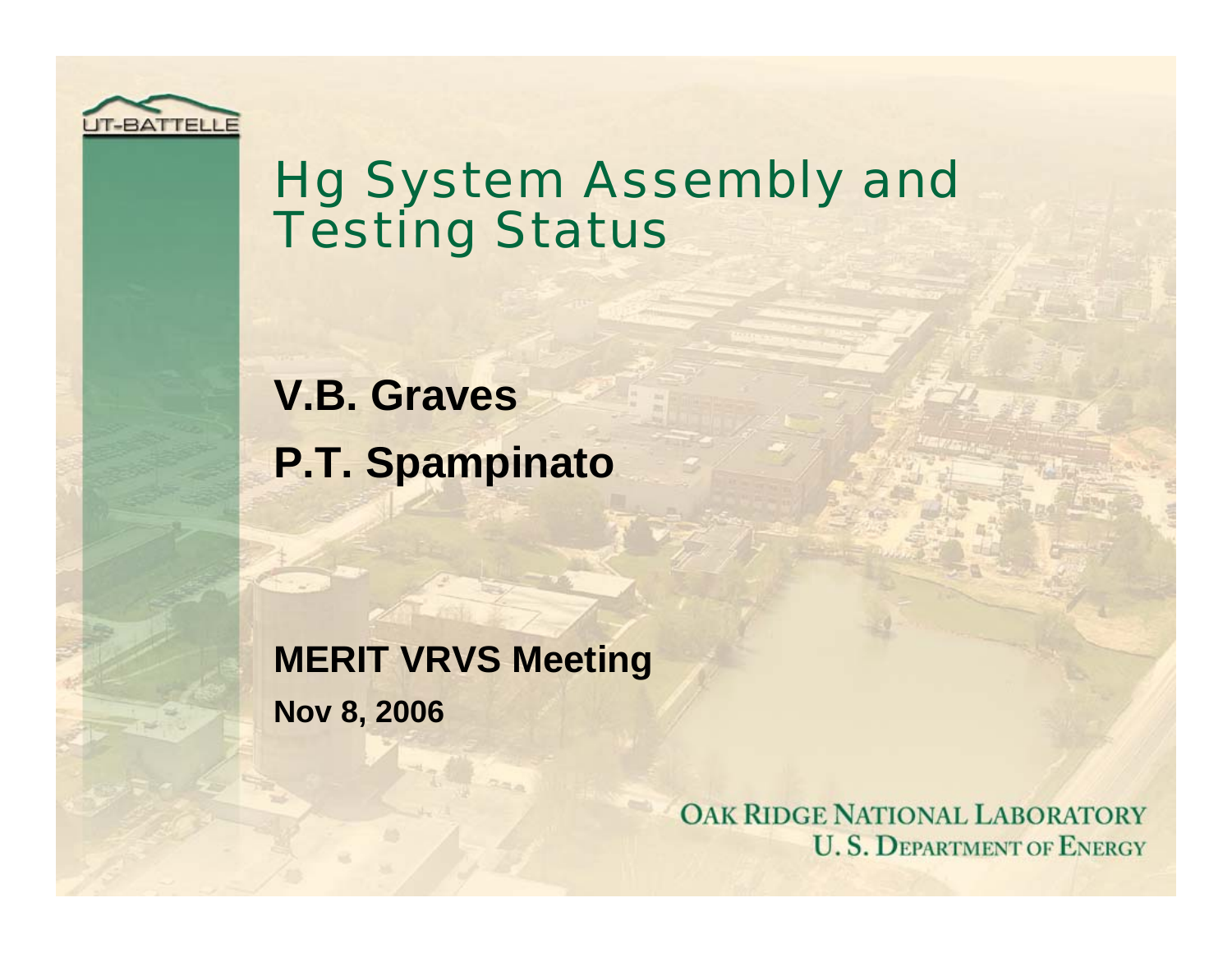### Hg Drain & Spill Ports Completed



**Hg drain from cylinder**

**Hg spill extraction port**



**Hg leak sump with float switch**

**OAK RIDGE NATIONAL LABORATORY U. S. DEPARTMENT OF ENERGY**

VRVS Meeting 8 Nov 2006 2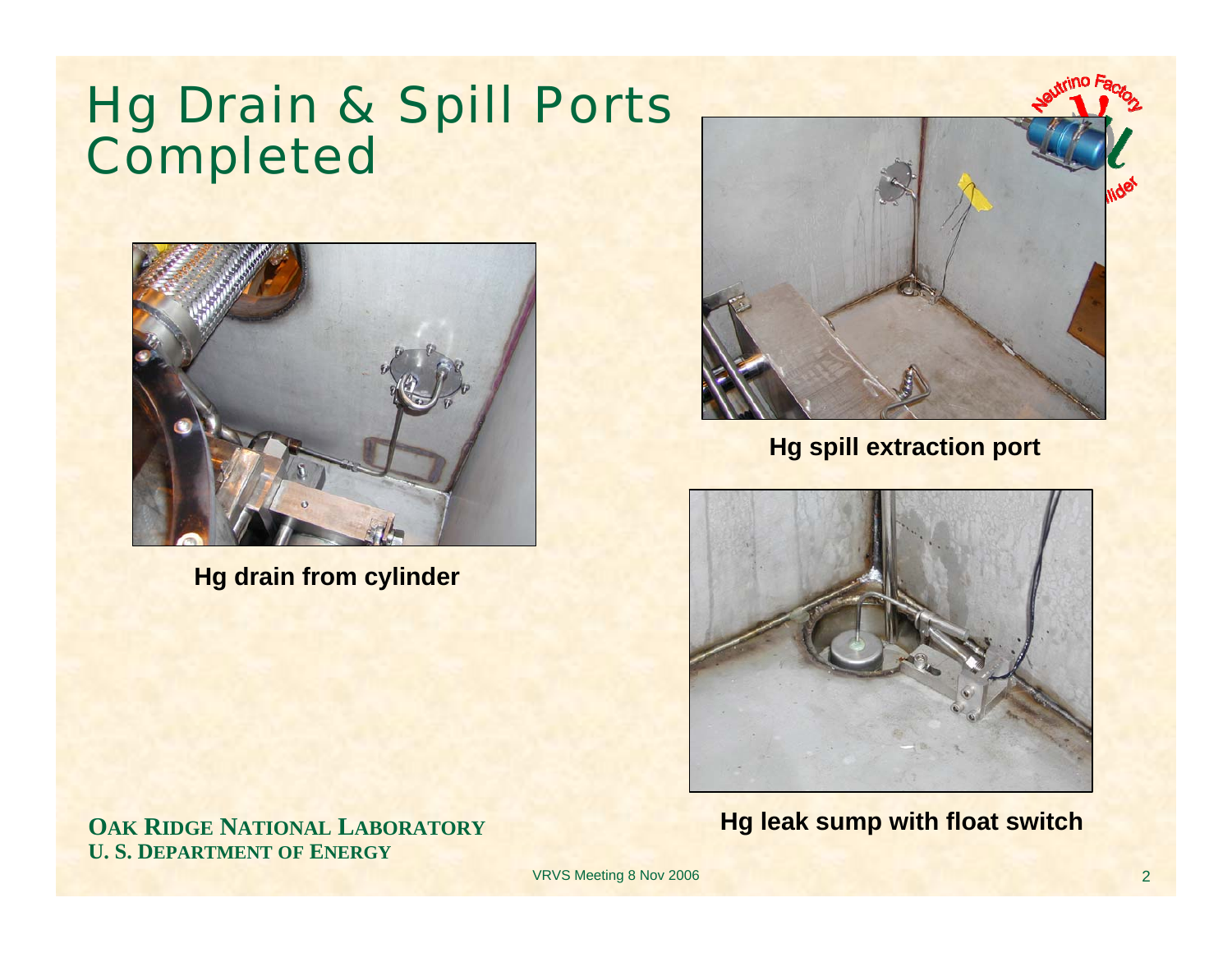## Local Hg Vapor Filters

- **Hg cylinder bellows and sump tank vents have been plumbed to local filters**
- **Filter exits will be plumbed to Airfiltronix filters on secondary box lid**
- **Local filters will have to be changed during CERN installation**



**OAK RIDGE NATIONAL LABORATORY U. S. DEPARTMENT OF ENERGY**

VRVS Meeting 8 Nov 2006 3 3 Nov 2006 3 3 Nov 2006 3 3 Nov 2006 3 3 Nov 2006 3 3 Nov 2006 3 3 Nov 2006 3 3  $\frac{1}{3}$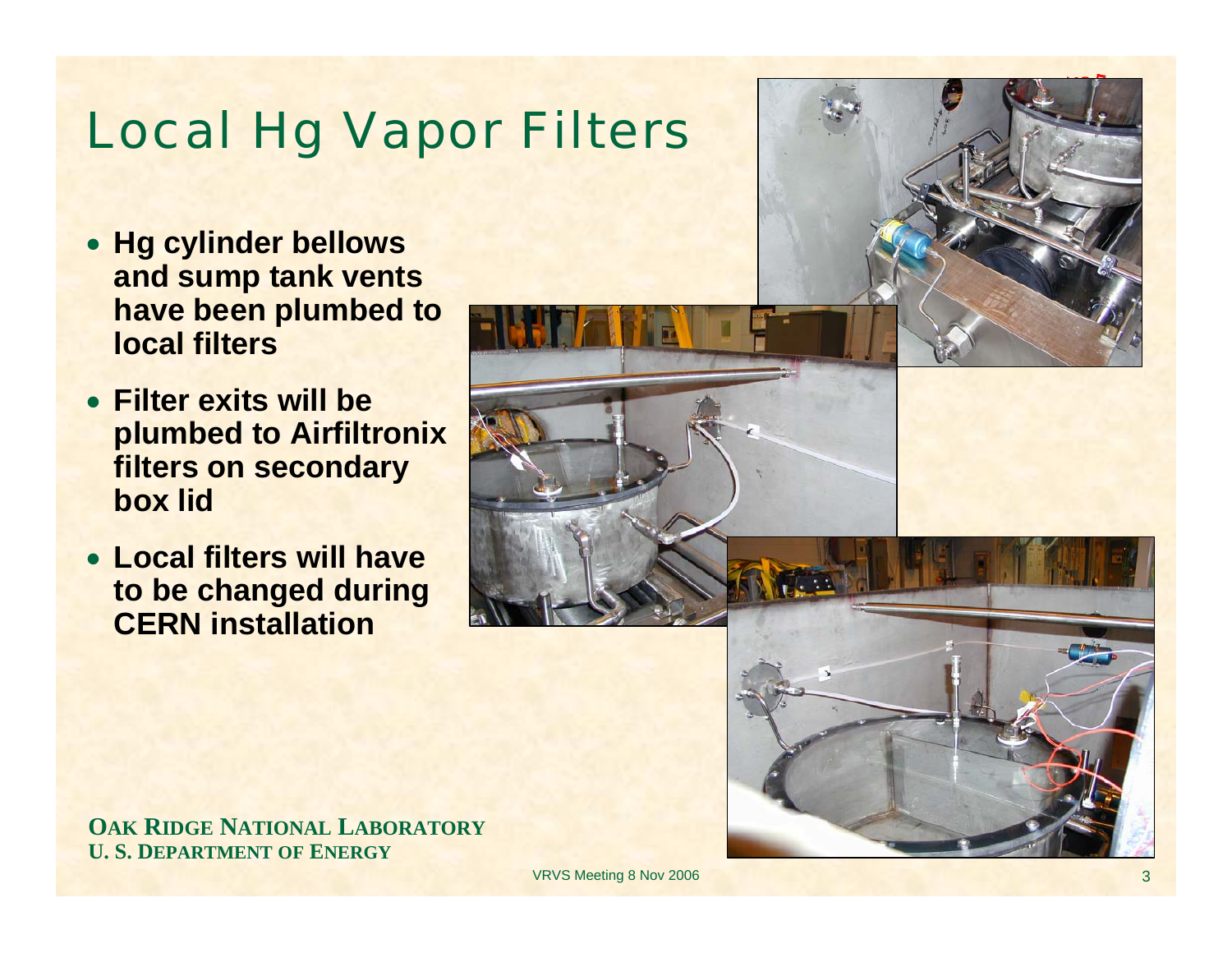#### Hydraulic Hose Issue



- **Flexible hoses provided by AHC with syringe**
	- − **Length estimated without having secondary box**
	- − **As supplied, the hoses are too long**
- **Initial fix was to shorten hoses, but discovered hoses are only rated for 2250 psi, not the required 3000**
- **In process of replacing flex hoses with rigid tubing**

**OAK RIDGE NATIONAL LABORATORY U. S. DEPARTMENT OF ENERGY**

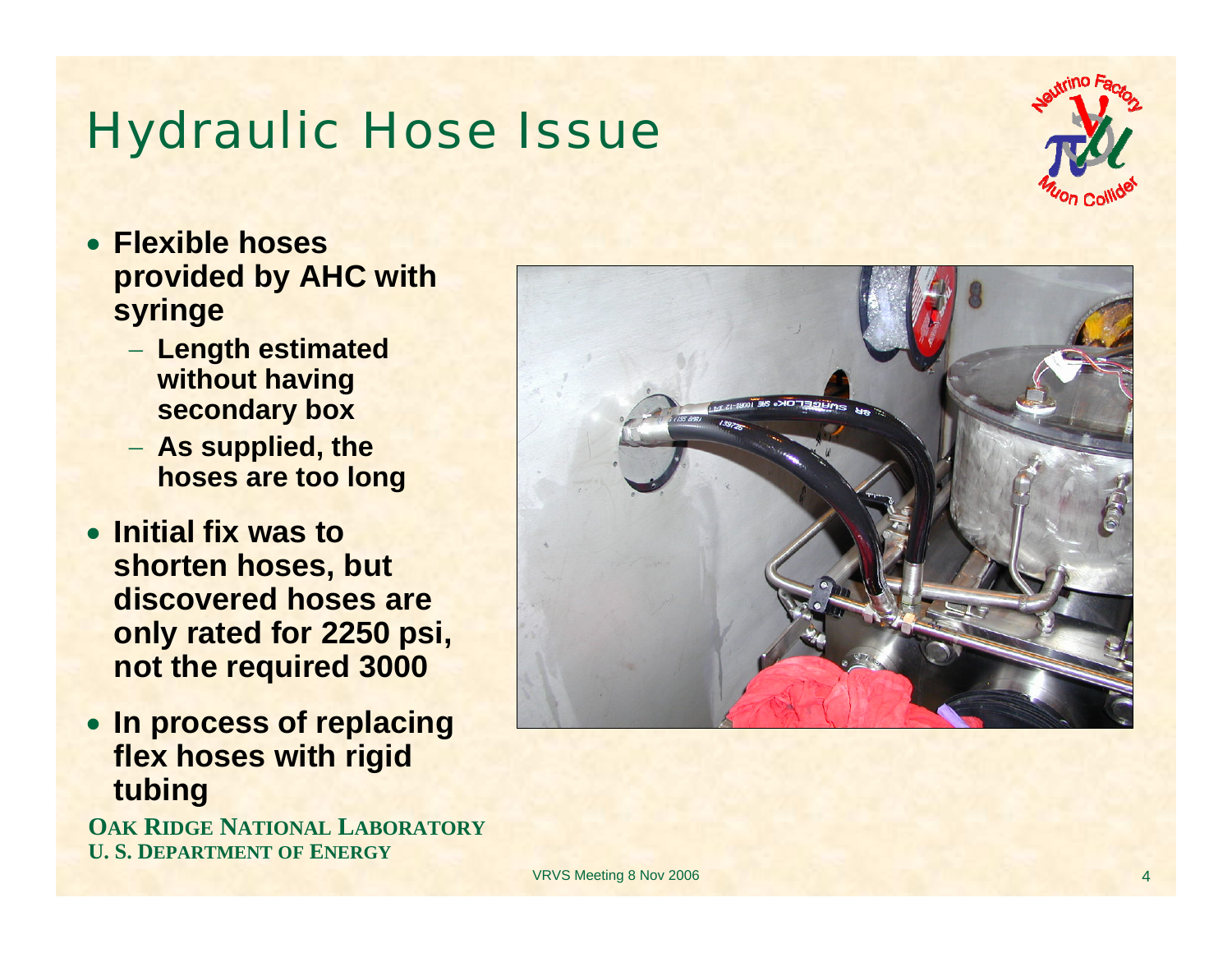# Secondary Box Wiring Started



- **Bulkhead connectors in place**
- **Wire bundles provided by Princeton (using halogen-free cables from CERN)**
- **Layout and final sensor & RTD wiring underway**



**OAK RIDGE NATIONAL LABORATORY U. S. DEPARTMENT OF ENERGY**

VRVS Meeting 8 Nov 2006 **5** Nov 2006 **5**